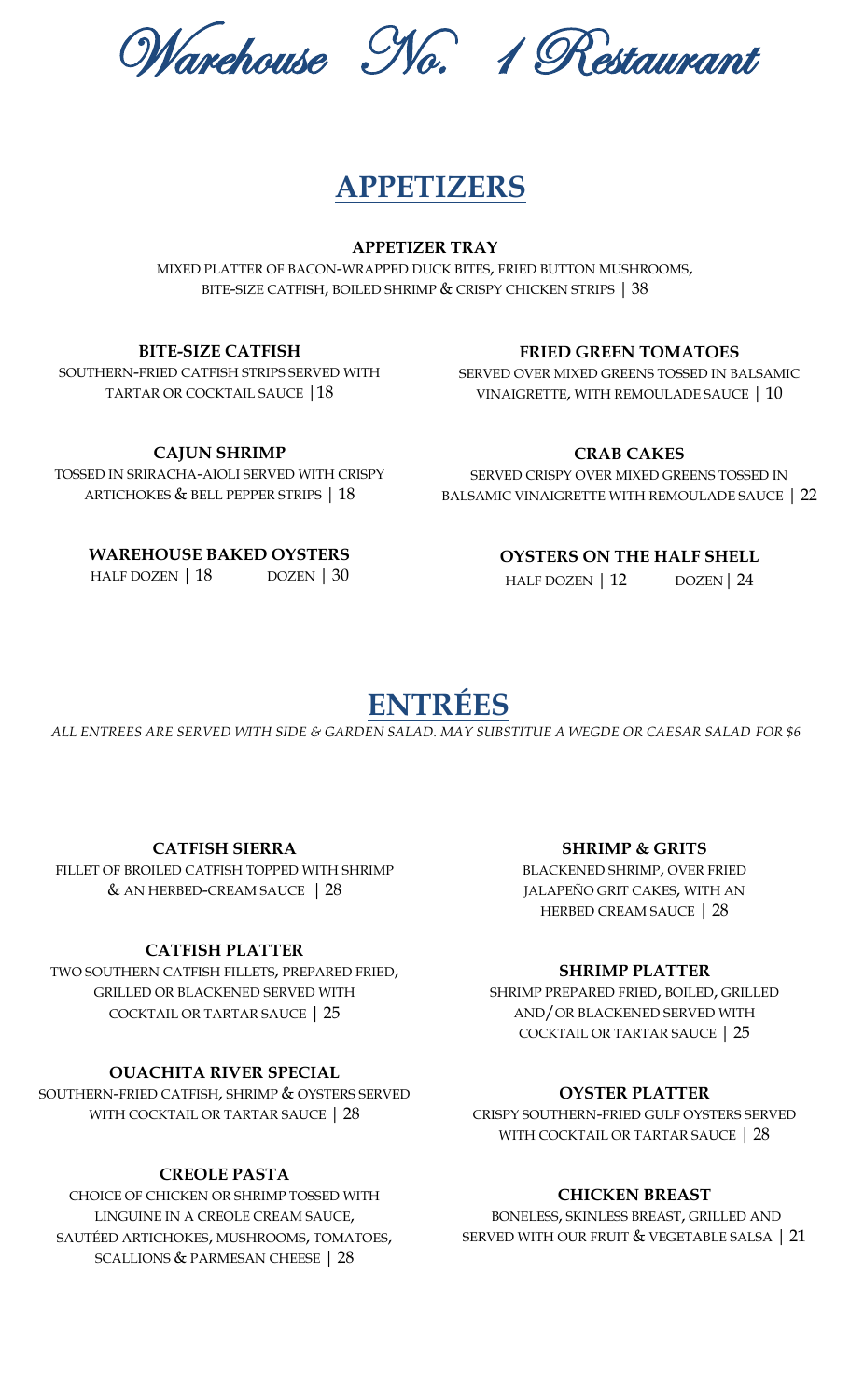#### **NORWEGIAN SALMON**

PAN-SEARED MEDIUM OVER A BED OF JALAPENO-CHEESE GRITS WITH FRESH ASPARAGUS & BASIL AIOLI | 28

#### **CITRUS GRILLED TUNA SALAD**

CILANTRO-LIME DRESSING, TOASTED PECANS, FETA CHEESE, CRAISINS & MANDARIN ORANGES | 20

#### **REDFISH LOUISIANNE**

LIGHTLY BLACKENED, TOPPED WITH CRAWFISH ETOUFFEE SERVED OVER JALAPEÑO-CHEESE GRITS | 32

#### **CHICKEN OR SHRIMP CAESAR SALAD**

CHOICE OF GRILLED CHICKEN OR SHRIMP WITH HOUSE-MADE CAESAR DRESSING, BLACK OLIVES, PARMESAN CHEESE & CROUTONS | 20

# **STEAKS**

J  $\overline{1}$ *STEAKS COOKED OVER MEDIUM ARE NOT GUARANTEED* 

# **FILET MIGNON**

**CHAR-GRILLED RIBEYE**

CENTER-CUT USDA CHOICE BEEF  $6 \text{ oz}$  | 40  $8 \text{ oz}$  | 50

# HAND-CUT, CERTIFIED ANGUS BEEF RIBEYE 14 OZ| 50

# **STEAK ADD ONS**

PEPPERCORNED WITH VELVETY RED WINE REDUCTION SAUCE 3, JUMBO SHRIMP SCAMPI 8

# **SOUPS, SIDES & SALADS**

**SEAFOOD GUMBO CRAWFISH ETOUFFEE** CUP | 8 BOWL | 14 l

VEGETABLE MEDLEY - BAKED POTATO - WHIPPED SWEET POTATOES CAJUN FRIES - GARLIC MASHED POTATOES

**PREMIUM SIDES \$3 MORE** LOADED POTATO - GRIT CAKES - SWEET POTATO FRIES JALAPEÑO CHEESE GRITS - ASPARAGUS - SAUTÉED MUSHROOMS

**GARDEN SALAD 6 CAESAR SALAD 8 BLEU CHEESE WEDGE 9**

# **DESSERTS**

**BREAD PUDDING | 9**

NEW ORLEANS STYLE WITH GOLDEN RAISINS AND RUM BUTTER SAUCE

**KEY LIME PIE | 9** HOUSE-MADE WITH FRESH KEY LIMES

**CHEESECAKE | 9** NEW YORK STYLE WITH TOPPINGS

**CRÈME BRÛLÉE | 9** HOUSE-MADE WITH FRESH VANILLA BEAN, CREAM & FRESH FRUIT

**FUDGE BROWNIE| 9**

TRIPLE CHOCOLATE SERVED A LA MODE

#### **DESSERT SAMPLER | 12**

BREAD PUDDING, KEY LIME PIE & BROWNIE A LA MODE

WARNING: THERE MAY BE RISK ASSOCIATED WITH CONSUMING RAW SHELLFISH AS IS THE CASE WITH OTHER RAW PROTEIN PRODUCTS. IF YOU SUFFER FROM CHRONIC ILLNESS OF THE LIVER, STOMACH OR BLOOD OR HAVE OTHER IMMUNE DISORDERS, YOU SHOULD EAT THESE PRODUCTS FULLY COOKED.